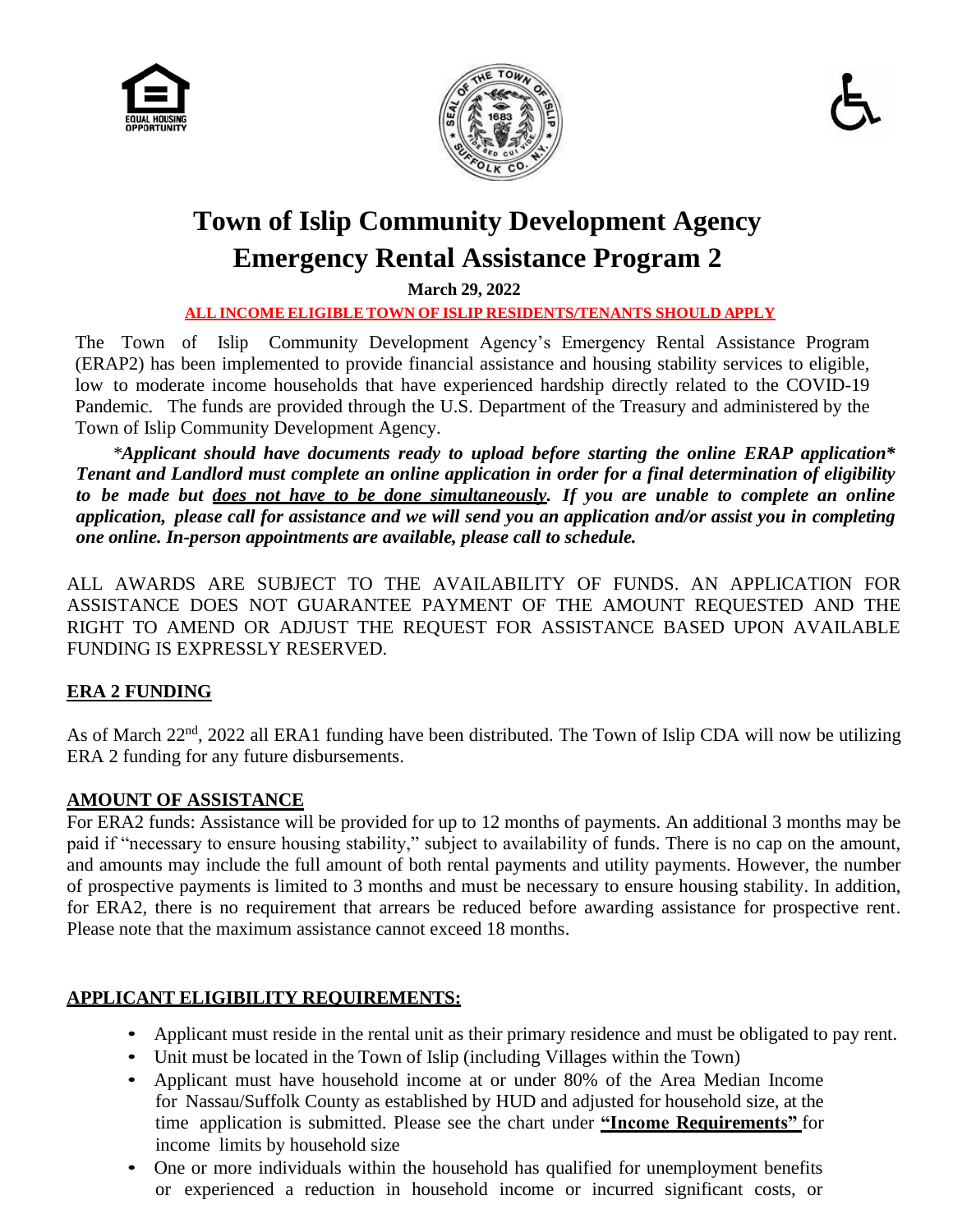experienced other financial hardship due directly to the COVID-19 pandemic

- One or more individuals within the household can demonstrate a risk of experiencing homelessness or housing instability, such as past due rent or utility notice, eviction notice or threat of eviction
- Applicants must have a valid lease, rental agreement or self-attestation of rental arrangement
- Applicants rent arrearages must be on or after March 13, 2020
- Applicants must show acceptable proof of photo identification
- All household members over the age of 18 must agree to participate in the Program and provide all required documentation

# **LANDLORD ELIGIBILITY REQUIREMENTS**:

• The landlord will be required to submit an application and supporting documentation (W9, Copy of Deed, Notice of Arrears, Lease, Landlord Covenants and Representations)

#### **Process of prioritization of assistance to households with incomes of less than 50% of the area median income or having been unemployed for at least 90 days:**

The Town of Islip's Emergency Rental Assistance Program Management Software (Neighborly) utilizes an internally integrated prioritization matrix algorithm to categorize priority of applicants with incomes of less than 50% of the area median income or having been unemployed for at least 90 days. (Illustration of applicant prioritization is provide in Chart-1)

| $-29.5$<br>Neighborly Software<br>$x +$<br>$C$ $\omega$<br>$\leftarrow$<br>O 8 = 0 https://portal.neighborlysoftware.com/ERAP-TownofislipCDA/AdministrationeWaitlist<br>$\sim$ |                          |                      |                      |              | $\Omega$                      | σ<br>$\sim$<br>$\odot$<br>III<br>Œ<br>Close |
|--------------------------------------------------------------------------------------------------------------------------------------------------------------------------------|--------------------------|----------------------|----------------------|--------------|-------------------------------|---------------------------------------------|
| $\circledcirc$<br>Dashboard<br><b>Utilities</b><br>Funding<br>Reports .                                                                                                        |                          |                      |                      |              | 訓                             | $\sim 10^{\circ}$                           |
| Waitlist<br>Tenant: Rental & Utility Assistance<br><b>Application Submitted</b>                                                                                                |                          |                      |                      |              |                               |                                             |
| Results: 2<br>$\mathcal{A}$                                                                                                                                                    | $\epsilon$<br>$\sim$     | $\sim$<br>$-100$     |                      | XX.          | 中<br>Search                   |                                             |
| UNEMPLOY COMPE<br><b>V PRIORI CASE ID</b><br><b>CASE NAME</b>                                                                                                                  | CREATED<br>ORIG SUDMIT   | LAST SUBMIT REVIEWER | r.<br>UNEMPLOY COMPE | EVICT NOTICE | AMI                           | POINTS                                      |
| $\bigcap$ [0] No<br>31296                                                                                                                                                      | 06/10/2021<br>06/10/2021 | 06/10/2021           | $[5]$ Yes            | $[5]$ Yes    | [10] 2021 HUD Income Limits - | $20\,$                                      |
| $\Box$ [5] Yes<br>31014                                                                                                                                                        | 05/27/2021<br>06/10/2021 | 06/10/2021           | $[0]$ No             | $[0]$ No     | [10] 2021 HUD Income Limits - | 10 <sub>10</sub>                            |
| EVICT NOTICE                                                                                                                                                                   |                          |                      |                      |              |                               |                                             |
| $[0]$ [0] No                                                                                                                                                                   |                          |                      |                      |              |                               |                                             |
| $\Box$ [5] Yes                                                                                                                                                                 |                          |                      |                      |              |                               |                                             |
| POINTS                                                                                                                                                                         |                          |                      |                      |              |                               |                                             |
| □ 10<br>□ 20                                                                                                                                                                   |                          |                      |                      |              |                               |                                             |
|                                                                                                                                                                                |                          |                      |                      |              |                               |                                             |

Chart-1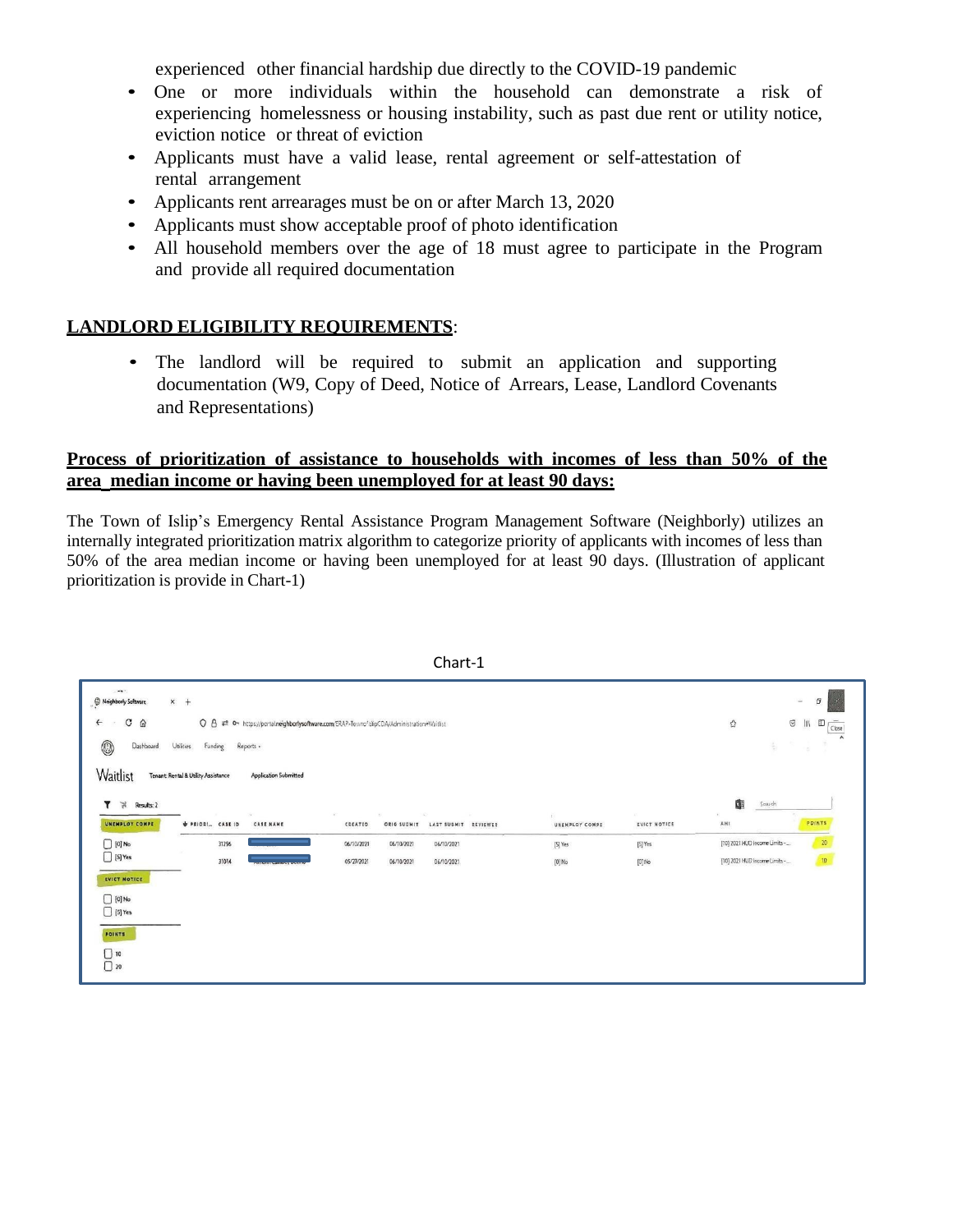#### **INCOME REQUIREMENTS:**

• Household income must be at or under 80% of the Area Median Income (AMI) for Nassau/ Suffolk County as established by HUD and adjusted for household size at the time of assistance. The Current 2021 HUD Income Limits are as follows:

#### **Household Size 2021 HUD Income 80%**

| 2 | \$72,750<br>\$83,150 |  |
|---|----------------------|--|
| 3 | \$93,550             |  |
| 4 | \$103,900            |  |
| 5 | \$112,250            |  |
| 6 | \$120,550            |  |
| 7 | \$128,850            |  |
| 8 | \$137,150            |  |

#### **INCOME DOCUMENTATION – Note: Income documentation must be provided by all household members over the age of 18. The following is a list of documentation that are examples of documents that will be accepted, if applicable, to the client in order to determine income eligibility**

- 2020 Federal Tax return, W-2 and/or 1099 forms, if available
- 2021 Federal Tax return, W-2 and/or 1099 forms, if available
- Self-Attestation of Income, if no other income documentation is available
- Certification of Zero Income
- If employed, four (4) consecutive pay stubs for the period immediately prior to Application submission that indicates year-to-date gross income
- Documentation of unemployment benefits applied for and/or received
- Certification of Income
- Certification of Loss of Income Due to Covid
- Documentation of social security, child support, pensions, disability, retirement funds, income from rental property and documentation from any other income source

### **ADDITIONAL DOCUMENTATION, IF APPLICABLE:**

- Executed No Duplication of Benefits Certification (Landlord and Tenant)
- Executed Authorization for Release of Information (all household members over the age of 18 listed on the application)
- Tenant Declaration of Hardship During the Covid-19 Pandemic
- Copy of executed Rental Agreement (lease) or Self-attestation of Rental Arrangement
- Completed and signed W9 form provided by **Landlord**
- Copy of Deed provided by **Landlord**
- Fully completed online ERAP Application for Applicant and Landlord with all applicable required documentation (Application is available in hard copy upon request) **Can be submitted separately**
- Eviction Notice Letter (if applicable)
- Statement of Rent Arrears
- Landlord Covenants and Representations with regard to prohibiting eviction proceedings for 90 days after payment of rent arrears
- All other documentation as may be determined necessary or required by the Town of Islip CDA to establish eligibility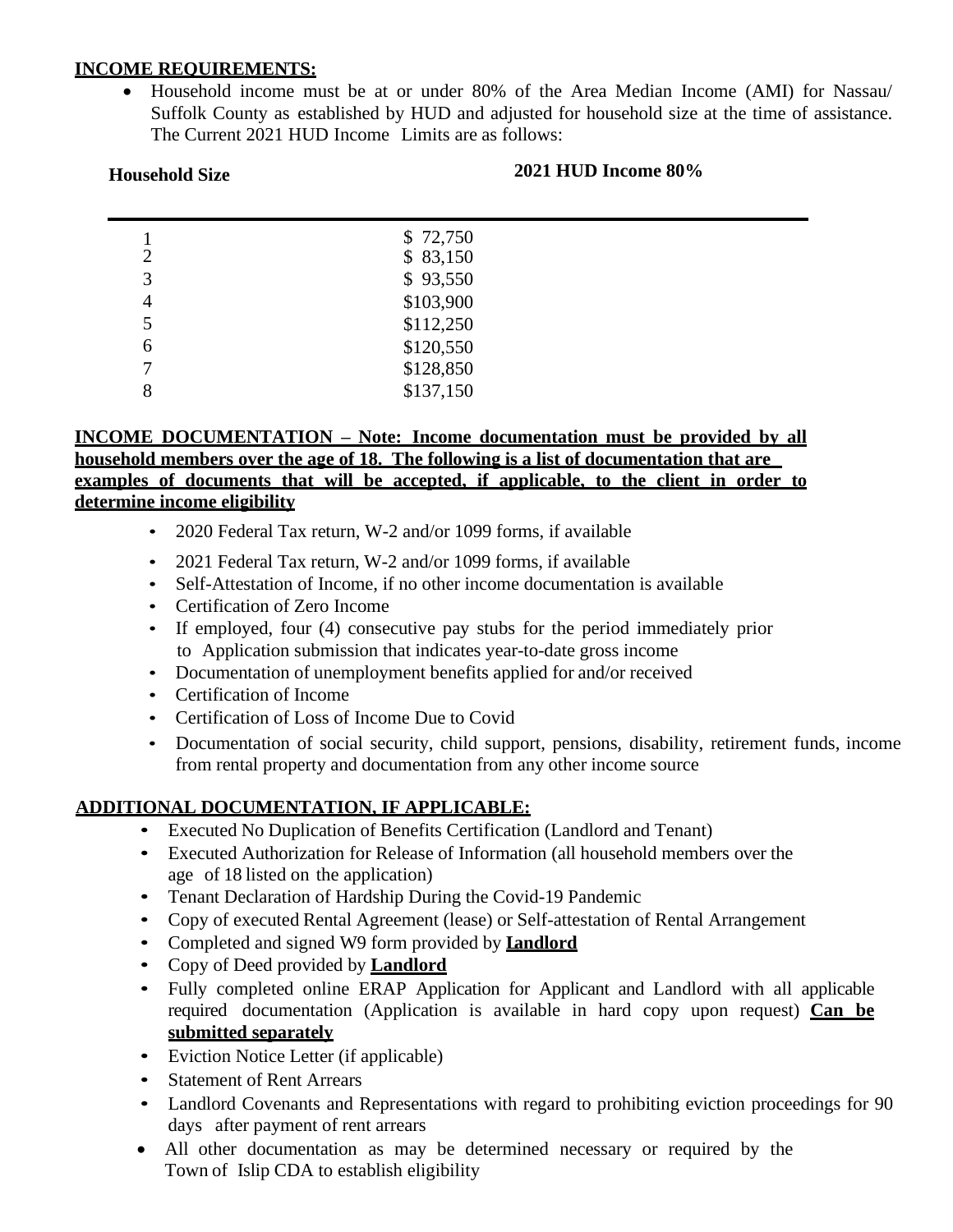NOTE: Missing documentation requested is to be submitted within 10 business days after being contacted by a representative of the Town of Islip CDA. Failure to submit required documentation will result in ineligibility for the Program, subject to a right of appeal.

# **LOSS OF INCOME**:

Applicants must have suffered a loss of income, due to COVID-19, as a result of a lay- off, termination, furlough, or reduction in hours/pay that impacted the ability to pay rent on or after March 13, 2020. In addition to available documentation, applicants are required to selfcertify and attest to the loss of income, the rental arrears, and their inability to pay rent due to the loss of income, by submission of a Certification of Loss of Income.

# **INACTIVITY**

If there has been no activity completed on an application for thirty (30) calendar days, then the application will be deemed Inactive. Once the application is inactive, the applicant is given ten (10) business days to complete and submit the application. If the application is not completed and submitted within the time allotted, then the application will be denied.

# **APPEAL**

A determination of ineligibility may be appealed by submitting a written request to the Town of Islip CDA. The appeal must state the basis of the appeal and contain documentation to support the appeal. An appeal submitted based upon failure to submit documentation within the time period required will be reviewed internally by the ERAP Staff. All other appeals will be promptly reviewed by the Executive Director of the Town of Islip CDA. The applicant will be advised of the final determination by email and/or regular mail.

# **DUPLICATION OF BENEFITS**:

Federal law prohibits any duplication of benefits. A duplication of benefits occurs when a person entity receives financial assistance from multiple sources for the same purpose and the total assistance is more than the total need. Applicants and landlords will be required to sign a certification regarding duplication of benefits that verify whether any other assistance was received for the same purpose.

### **RECERTIFICATIONS**

Applicants who have been awarded funds from the Town of Islip CDA ERAP1 and are looking to reapply for further assistance will be placed on a waitlist in an effort to accommodate applicants who have not yet been assisted from the Emergency Rental Assistance Program Should funds be available, applicants will be assisted by date order of their recertification submission.

# **FAIR HOUSING AND NON-DISCRIMINATION:**

The Town of Islip CDA is committed to furthering and promoting fair housing, equal opportunity, and non-discrimination in compliance with all federal, state and local laws, including, but not limited to, the Fair Housing Act, as amended by the Housing for Older Americans Act, the Americans with Disabilities Act, the Civil Rights Act, and the New York State Human Rights Law. The Town of Islip CDA will have staff available to assist with the Application, and answer questions about eligibility requirements. In furtherance of this policy, the Town of Islip CDA will not discriminate on the basis of race, creed, color, national or ethnic origin, sex, sexual orientation, gender identity, familial status, source of income, religion, disability, veterans' status, age, or any other basis prohibited by law.